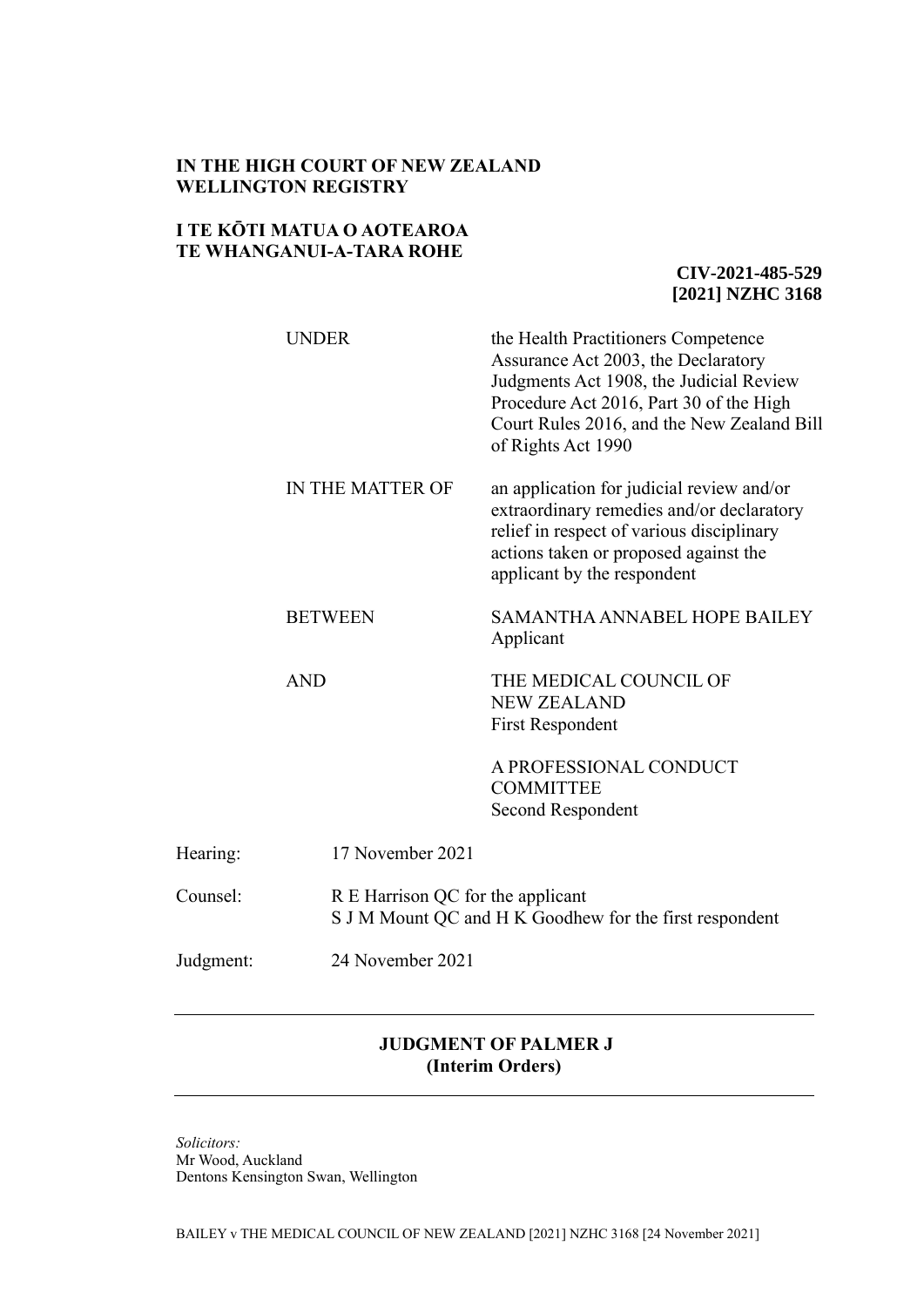## **What happened?**

## *Dr Bailey*

[1] Dr Samantha Bailey is a registered medical practitioner in Christchurch. She has not held a practising certificate since May 2021. She does not currently practice as a General Practitioner. But she does regularly post videos online. That includes posting videos on her YouTube channel which has over 300,000 subscribers, as a "Medical doctor, author" and a "Family Doctor based in New Zealand". Of the YouTube videos currently at issue, four or five are still available. Dr Bailey's evidence, which I find helpful and I rule admissible, is that five videos were removed by YouTube for breaching its medical misinformation policy and Dr Bailey removed nine other videos herself, in case they led to a "strike" or closedown of her channel. YouTube also removed a sixth video which Dr Bailey uploaded to promote a video on another platform. All of the videos at issue on the other platform are still available. The posts have included statements raising doubts about polymerase chain reaction testing, and the safety of vaccines, for COVID-19.

#### *The Medical Council*

[2] The Medical Council of New Zealand (the Council) received 15 notifications or complaints about Dr Bailey's videos from: eight members of the public; four registered medical practitioners in New Zealand; one retired New Zealand doctor in the United Kingdom; and two medical practitioners in the United Kingdom. In October 2020, the Council referred Dr Bailey's conduct to a Professional Conduct Committee (the Committee) for investigation under the Health Practitioners Competence Assurance Act 2003 (the Act). A committee is composed of two health practitioners and one lay person. Further referrals by the Council to the Committee followed, in March, April, and June 2021, as Dr Bailey continued posting videos. The four issues referred to the Committee, as communicated to Dr Bailey in letters dated 16 June and 14 July 2021, are:

- 1 The circumstances around you presenting videos online, about Covid-19 and related topics, in which you identify yourself as a doctor and promulgate information to the public.
- 2 Whether you are practising outside your scope of practice when presenting your videos online about Covid-19.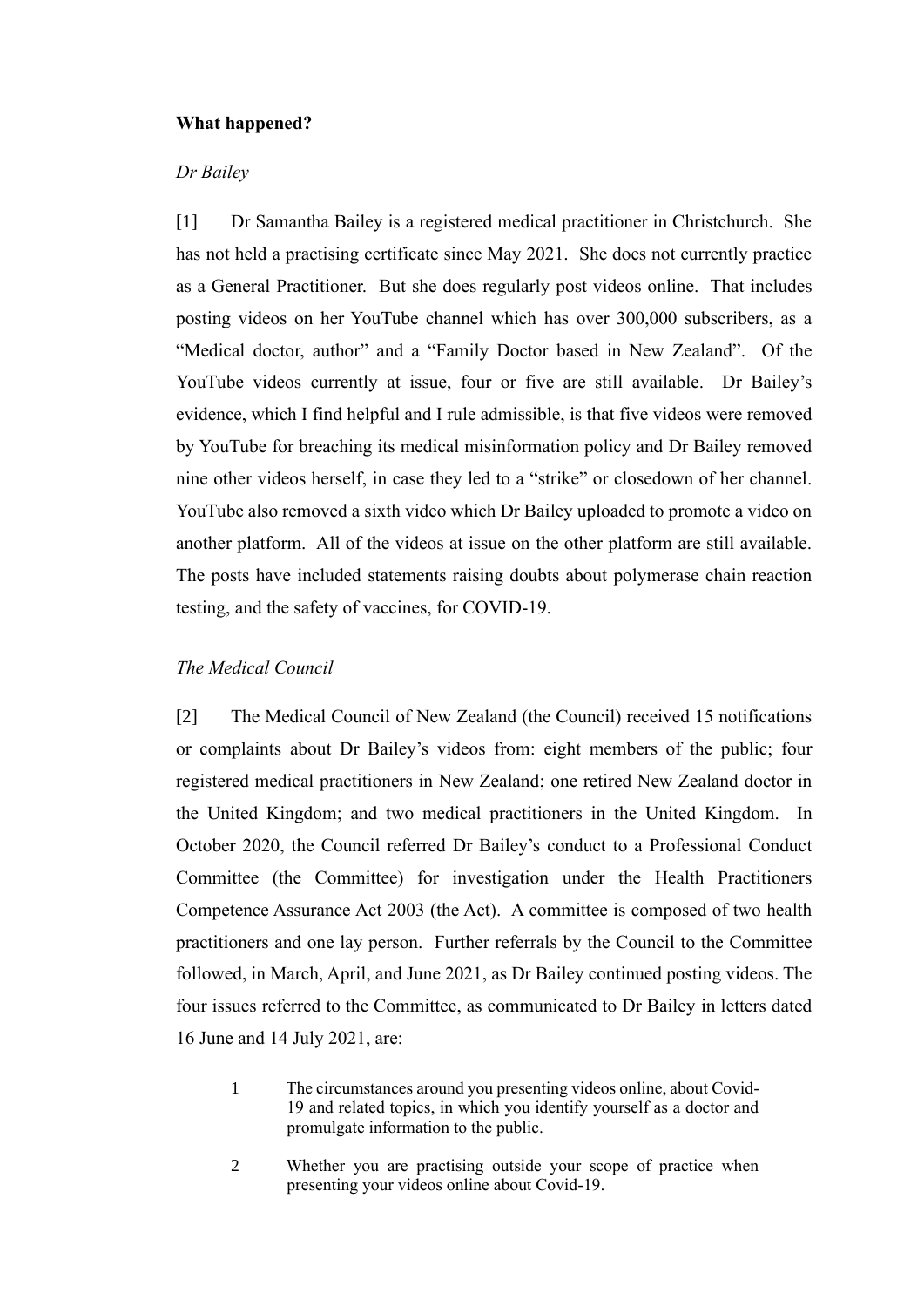- 3 Your adherence to *Good medical practice* and any other applicable Council statements.
- 4 Whether, in relation to videos posted online including you in those videos, you are practising medicine or have practised medicine without a practising certificate as per the Council's definition of the practice of medicine.

[3] The Committee has invited Dr Bailey to comment about all of the material it has provided to her. It has not indicated its specific concerns. Mr Mount QC advises that the Committee appears to be towards the end of its investigation and it could be concluded within a month or two, after Dr Bailey has had a reasonable opportunity to respond. In response to my questions about what it is she is supposed to respond to, Mr Mount advises the Council may well put more specific questions to her.

## *The judicial review proceedings*

[4] Dr Bailey has had limited engagement with the Committee and has not participated in their investigation. In September 2021, she applied for judicial review in these proceedings. She will argue that posting videos is not the practice of medicine for which she can be subject to disciplinary action and that such action would infringe her right to freedom of speech. Further, she will argue that if the Council's definition of the practice of medicine is broad enough to capture her online COVID-19 content, it is invalid as beyond the Council's statutory powers. She argues such a definition is invalid to the extent it unjustifiably limits her right to freedom of speech under s 14 of the New Zealand Bill of Rights Act 1990 (Bill of Rights). In her Amended Statement of Claim of 15 November 2021, Dr Bailey seeks, by way of judicial review and under the Declaratory Judgments Act 1908:

- (a) declarations that Dr Bailey's creation and publication of videos online relating to COVID-19 is not captured under the Act or the Council's definitions;
- (b) if these actions are captured, declarations that the Council's definitions are beyond the Council's statutory powers, unreasonable, and in breach of Dr Bailey's rights under s 14 of the Bill of Rights;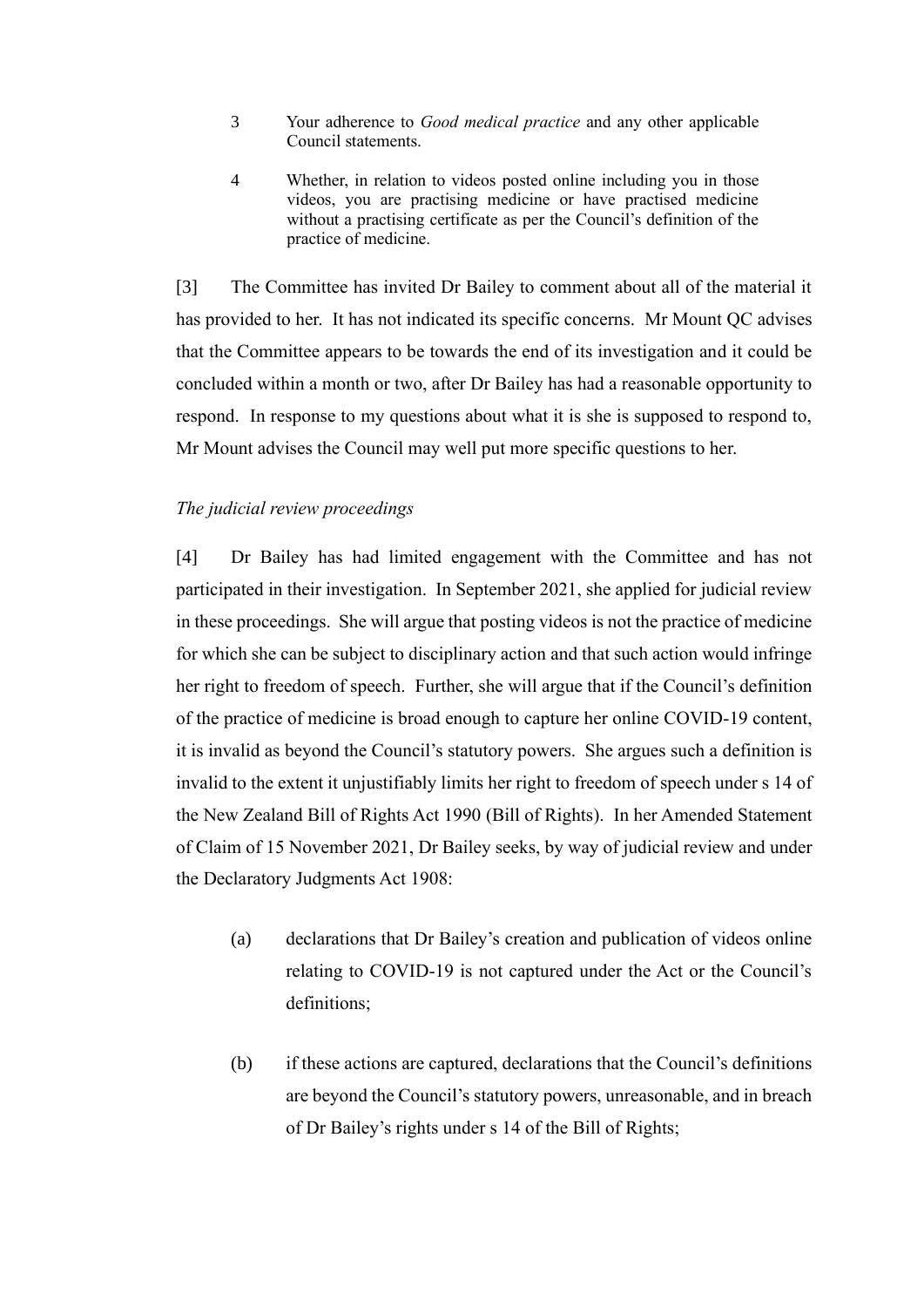- (c) declarations that the Council's decisions to refer questions to the Committee are accordingly invalid under the Act and for the Court to quash those decisions; and
- (d) declarations that the Committee's investigation and recommendations breach are vitiated by the Council's breach of obligations and are in breach of natural justice, and an injunction restraining further investigation.

[5] The proceedings are currently set down for hearing on 8 and 9 February 2022. Pending their determination, Dr Bailey applies for interim orders (as amended on 11 October 2021):

- (a) prohibiting the Council and/or Committee from taking any further action that is or would be consequential on the Council's challenged decisions to refer specified COVID-19 videos by Dr Bailey to the Committee for investigation; and
- (b) prohibiting or staying all proceedings, in particular any investigative or other proceedings currently pending before the Committee, in connection with those challenged decisions of the Council.

[6] Mr Mount advises that the Committee has undertaken not to conclude its investigation pending the outcome of the interim orders application. It does not wish to be heard orally on the Court's decision on interim orders. The Council opposes the application for interim orders.

## **Submissions**

[7] Dr Harrison QC, for Dr Bailey, submits Dr Bailey's case is strong and is not premature because an error has occurred which is likely to have a material influence on the final decision. He submits preservation of Dr Bailey's current position is reasonably necessary because if the Committee completes its investigation, it must make recommendations under s 80 of the Act which may be, in effect, final decisions. The Committee may recommend a review of Dr Bailey's competence or fitness to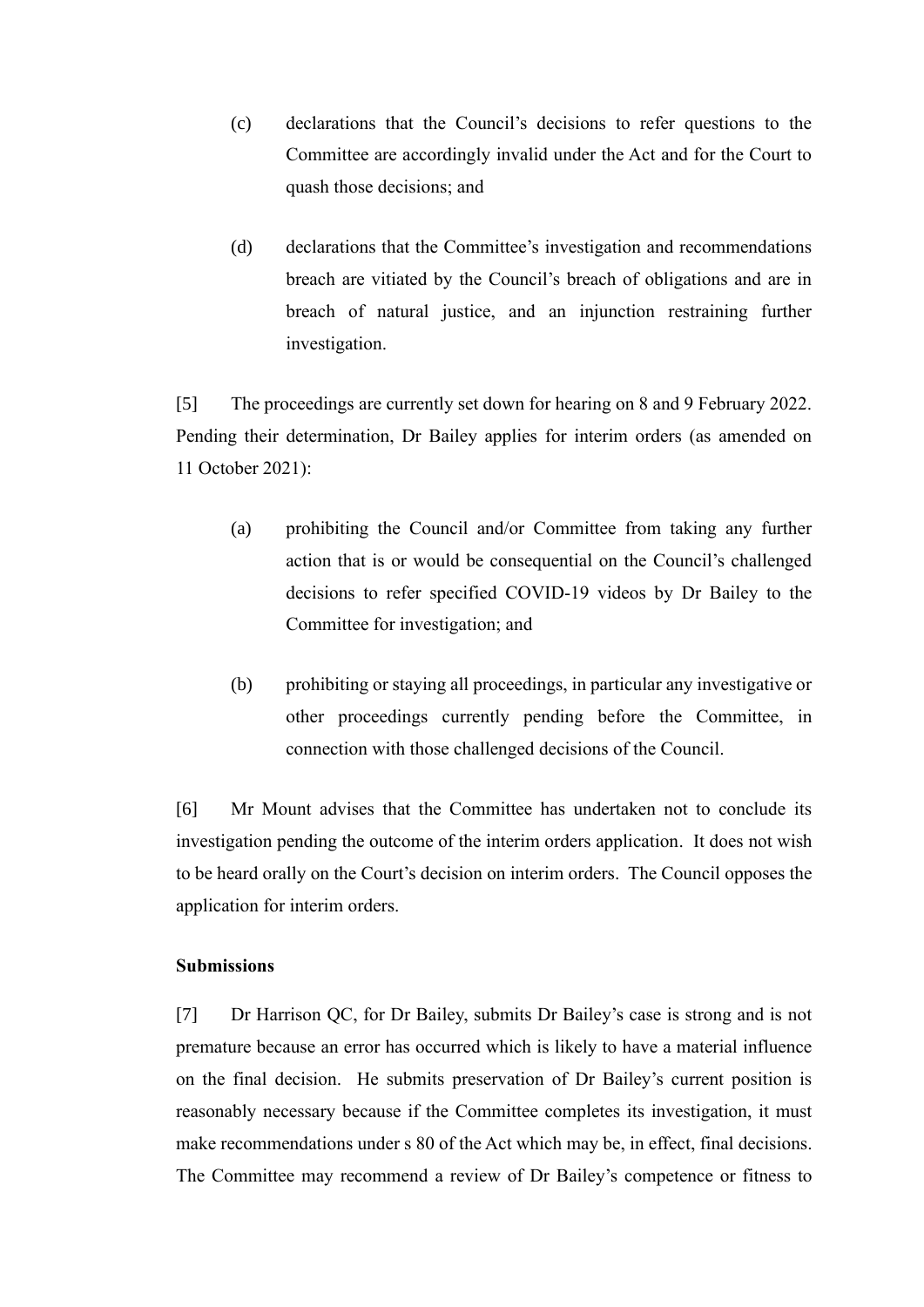practice, which is a decision she cannot appeal. It is unworkable for Dr Bailey to even begin to respond to the material the Council has provided unless it identifies its concerns consistently with the principle of natural justice. He submits all four questions are either directly underpinned or significantly influenced by whether Dr Bailey is practicing medicine in posting her videos. It is not lawful for the Committee to embark on its investigation or to breach Dr Bailey's freedom of speech. Permitting it to continue in parallel to these proceedings has the potential to produce inconsistent findings between the Committee and the Court on central issues.

[8] Mr Mount, for the Council, submits the Council's decisions to refer notifications to the Committee were at the most preliminary stage in the disciplinary process. It is too soon to say natural justice has been breached or for the Court to intervene. At their highest, Dr Bailey's arguments apply only to some aspects of the investigation. The fact-specific questions which arise from Dr Bailey's arguments are best assessed after the Committee's investigation. Delaying the investigation would be contrary to the public interest. He relies on a series of court decisions regarding the undesirability of courts interfering prematurely in disciplinary proceedings against law practitioners.<sup>1</sup> He submits it is difficult to identify illegitimate prejudice to Dr Bailey that would arise from the investigation proceeding. He submits that interim orders are not necessary to protect Dr Bailey's position but, rather, she is seeking to improve it.

## **Should interim orders be granted?**

[9] Section 15 of the Judicial Review Procedure Act 2016 empowers the Court to make an interim order, including to prohibit a respondent from taking any further action consequential upon the exercise of a statutory power. The Court must consider "it is necessary to do so for the purpose of preserving the position of the applicant".<sup>2</sup> As Mr Mount submits, the test is similar to that for an interim order under r 30.4(1) of the High Court Rules 2016.

<sup>1</sup> *Orlov v New Zealand Law Society* [2013] NZCA 230 at [50]; *Singh v Chief Executive Ministry of Business, Innovation and Employment* [2014] NZCA 220, [2014] 3 NZLR 23 at [39]–[40]; *Deliu v New Zealand Law Society* [2015] NZCA 12, [2016] NZAR 1062 at [24]–[25]; *Deliu v New Zealand Law Society* [2015] NZSC 75 at [6]; *A Lawyer v New Zealand Law Society* [2021] NZCA 47 at [83]–[84]; and *A Lawyer v New Zealand Law Society* [2021] NZSC 75 at [11].

<sup>&</sup>lt;sup>2</sup> *Carlton & United Breweries Ltd v Minister of Customs* [1986] 1 NZLR 423 (CA) at 430.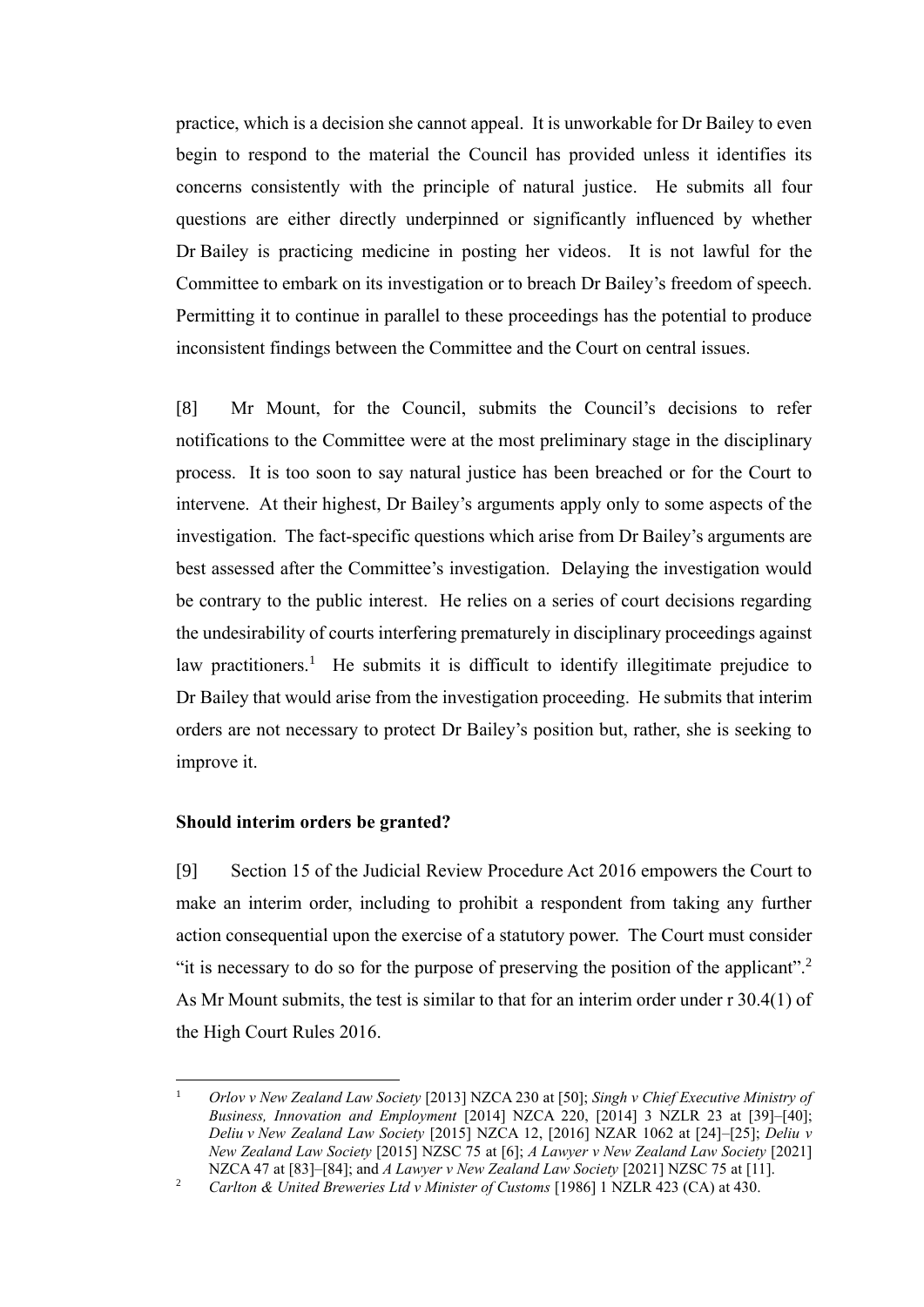[10] As Dr Harrison submits, a "position" to be preserved may be intangible and non-material. The power can extend to restoring an applicant to a position they would have been in but for the alleged unlawfulness.<sup>3</sup> The Court has a wide discretion to consider all the circumstances of the case in deciding whether to grant interim relief. Making interim orders involves considering the seriousness of the question to be argued, the strength of the applicant's case, the balance of convenience between the parties and the overall justice of the case.

[11] I do not assess the applicant's case here as either strong or weak. That will depend on the substantive submissions and the evidence at the substantive hearing. The case here is clearly arguable. The questions to be litigated are clearly serious.

[12] However, I do not consider the balance of convenience favours Dr Bailey. There is a public interest in soundly based medical practitioner disciplinary processes proceeding. If this process suffers from a fundamental legal flaw, as Dr Harrison submits, that will be remedied through the substantive judicial review. In the meantime, Dr Bailey is best advised to engage with the process, as Thomas J said in *A Lawyer v New Zealand Law Society*. 4

[13] No doubt the principles of natural justice will require the Committee to identify its concerns with sufficient clarity that Dr Bailey can respond effectively. But there is sufficient opportunity in the process for that still to be done. Ms Elkin, the Convenor of the Committee, has provided an affidavit indicating that the Committee would give Dr Bailey a reasonable time to respond to the material she has been provided. If the Court were to stop the disciplinary process through interim orders, it would suspend that opportunity too. To the extent that the disciplinary process yields findings that are inconsistent with subsequent High Court findings, it is clear the Court findings would prevail. So, in that sense, it is the Council that risks wasting its time and resources if its procedures are flawed.

<sup>3</sup> *Whiskey Jacks Rotorua Ltd v Minister of Internal Affairs* HC Wellington CIV-2003-485-1901, 11 September 2003 at [40]; *Greer v Chief Executive, Department of Corrections* [2018] NZHC 1240, [2018] 3 NZLR 571 at [22]-[26].

<sup>4</sup> *A Lawyer v New Zealand Law Society* [2019] NZHC 1961 at [108].